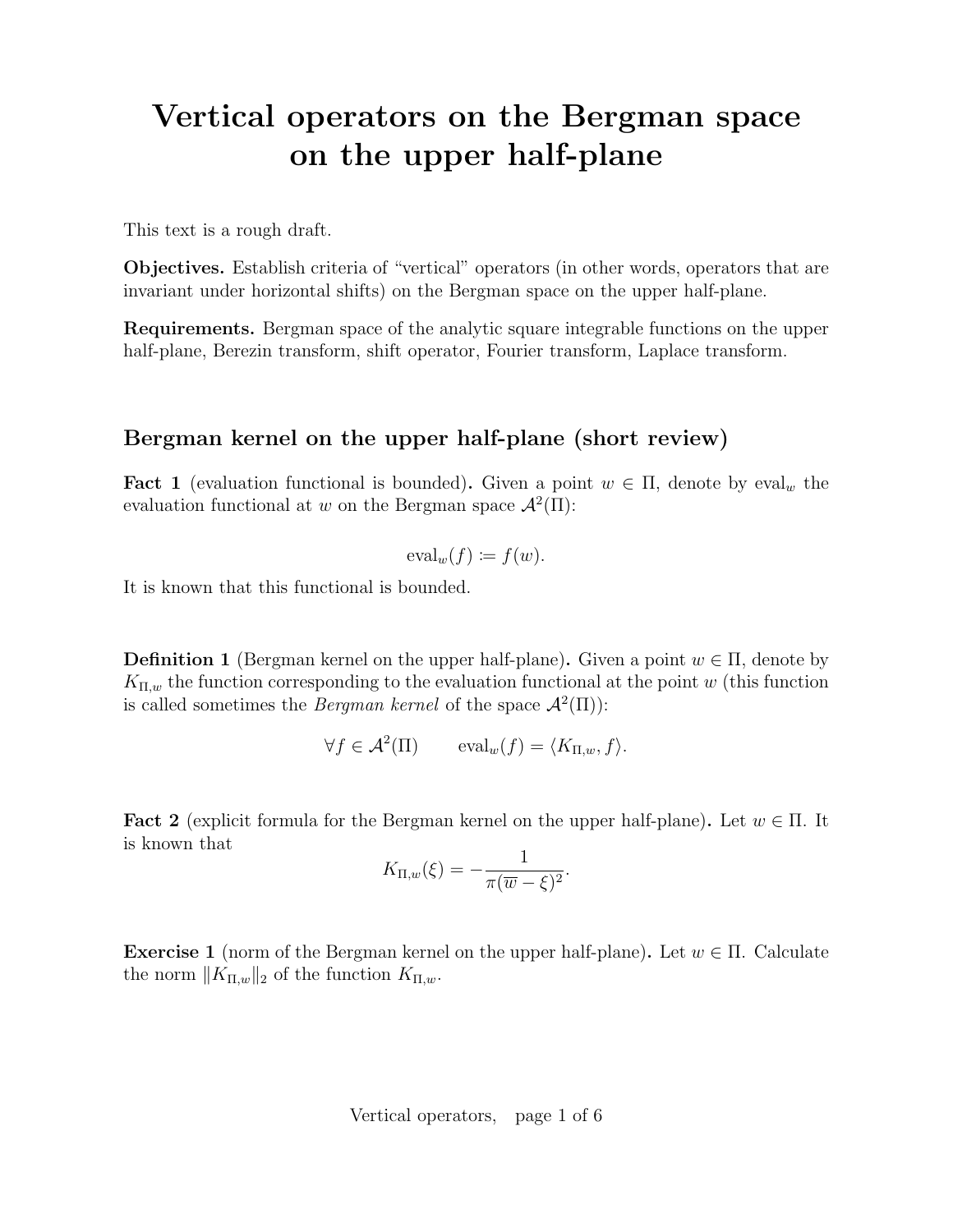# Berezin transform of bounded linear operators (short review)

**Definition 2** (Berezin transform of a bounded linear operator). Let  $S: \mathcal{A}^2(\Pi) \to \mathcal{A}^2(\Pi)$ be a bounded linear operator. The Berezin transform of S is defined by

$$
\mathcal{B}(S)(w) \coloneqq \frac{\langle SK_{\Pi, w}, K_{\Pi, w}\rangle}{\langle K_{\Pi, w}, K_{\Pi, w}\rangle}.
$$

Exercise 2. Prove that the Berezin transform of bounded linear operators is a linear map:

$$
\mathcal{B}(S_1 + S_2)(w) =
$$

$$
\mathcal{B}(\lambda S)(w) =
$$

**Exercise 3.** Let  $S: \mathcal{A}^2(\Pi) \to \mathcal{A}^2(\Pi)$  be a bounded linear operator and  $S^*$  be its adjoint operator. Prove that  $\mathcal{B}(S^*) = \overline{\mathcal{B}(S)}$ .

$$
\mathcal{B}(S^*)(w) =
$$

Exercise 4. Find a proof of the fact that the Berezin transform of bounded linear operators is an injective map: if  $\mathcal{B}(S) = 0$ , then  $S = 0$ .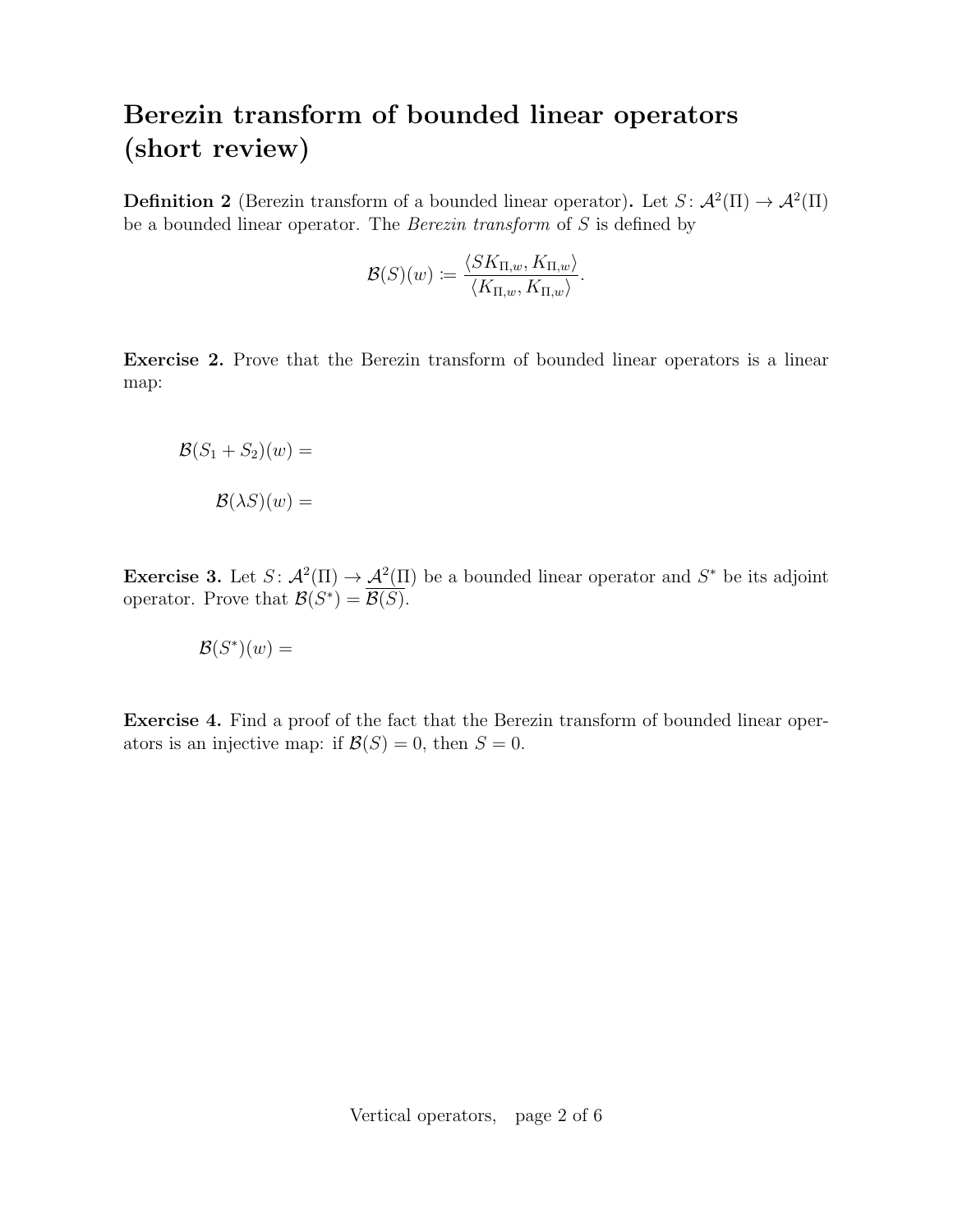#### Multiplication operator on the real line

**Definition 3.** Let  $g \in L^{\infty}(\mathbb{R})$ . Define  $M_g \in \mathcal{L}(L^2(\mathbb{R}))$  by  $(M_a f)(x) := g(x) f(x).$ 

**Exercise 5** (product of the multiplication operators). Let  $g_1, g_2 \in L^{\infty}(\mathbb{R})$ . Calculate the product of the operators  $M_{g_1}$  and  $M_{g_2}$ .

**Exercise 6** (multiplication operators commute). Let  $g_1, g_2 \in L^{\infty}(\mathbb{R})$ . Prove that

$$
M_{g_1} M_{g_2} = M_{g_2} M_{g_1}.
$$

**Definition 4.** Given a number  $h \in \mathbb{R}$  denote by  $\Theta_h$  the following function  $\mathbb{R} \to \mathbb{C}$ :

$$
\Theta_h(x) \coloneqq e^{i\,hx}
$$

.

**Fact 3** (criterion of multiplication operator on the real line). Let  $S \in \mathcal{L}(L^2(\mathbb{R}))$ . Then the following conditions are equivalent:

(a) S is invariant under multiplication by  $\Theta_h$  for all  $h \in \mathbb{R}$ :

$$
\forall h \in \mathbb{R} \qquad SM_{\Theta_h} = M_{\Theta_h} S.
$$

(b)  $S$  is the multplication operator by a bounded function:

$$
\exists m \in L^{\infty}(\mathbb{R}) \qquad S = M_m.
$$

Exercise 7. Prove that (b) implies (a).

Exercise 8. Find in the literature a proof that (a) implies (b). Write here an exact reference to the proof. Study the proof.

Vertical operators, page 3 of 6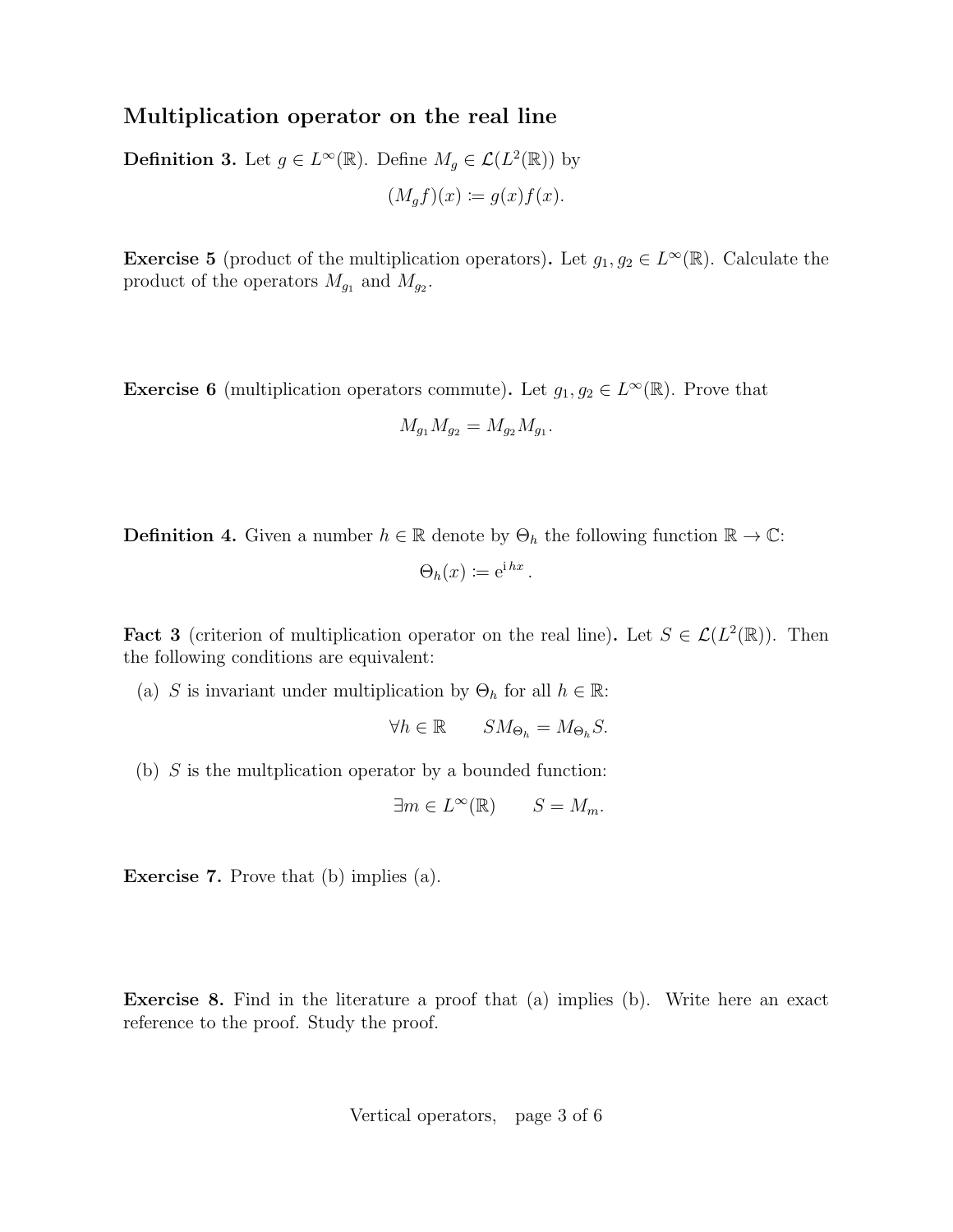## Multiplication operator on the positive half-line

**Definition 5.** Let  $\sigma \in L^{\infty}(\mathbb{R}_+)$ . Define  $M_{\sigma} \in \mathcal{L}(L^2(\mathbb{R}_+))$  by

$$
(M_{\sigma}f)(x) := \sigma(x)f(x).
$$

**Exercise 9** (product of the multiplication operators). Let  $\sigma_1, \sigma_2 \in L^{\infty}(\mathbb{R}_+)$ . Calculate the product of the operators  $M_{\sigma_1}$  and  $M_{\sigma_2}$ .

**Definition 6.** Given a number  $h \in \mathbb{R}$  denote by  $\Theta_h^+$  the restriction of  $\Theta_h$  onto the positive half-line:

$$
\Theta_h^+(x) \coloneqq e^{i h x} \qquad (x \in \mathbb{R}_+).
$$

Exercise 10 (criterion of multiplication operator on the positive half-line). Let  $S \in$  $\mathcal{L}(L^2(\mathbb{R}_+))$ . Prove that the following conditions are equivalent:

(a) S is invariant under multiplication by  $\Theta_h^+$  for all  $h \in \mathbb{R}$ :

$$
\forall h\in\mathbb{R}\qquad SM_{\Theta_{h}^{+}}=M_{\Theta_{h}^{+}}S.
$$

(b)  $S$  is the multiplication operator by a bounded function:

$$
\exists \sigma \in L^{\infty}(\mathbb{R}_{+}) \qquad S = M_{\sigma}.
$$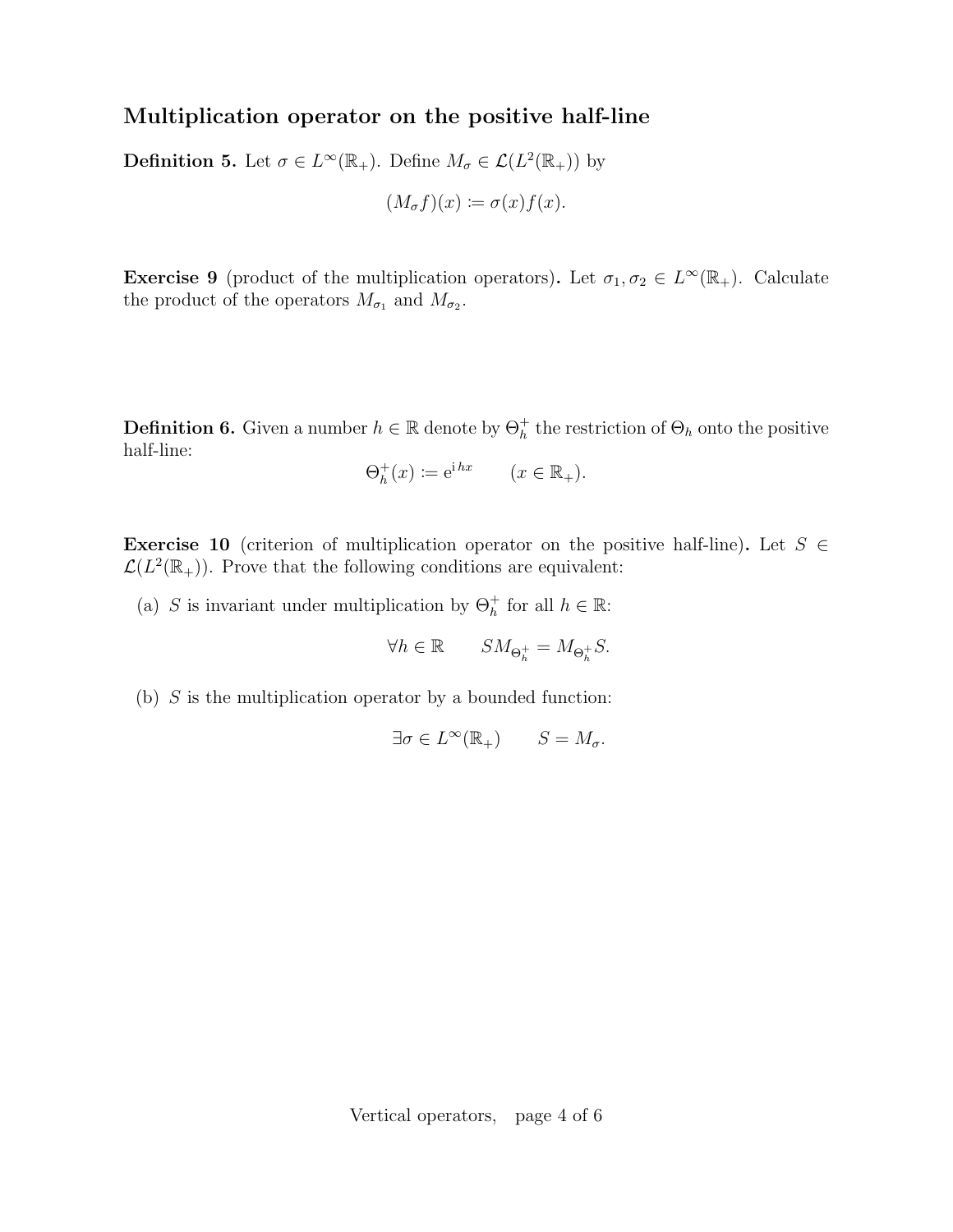#### Vertical operators on the positive half-plane

**Definition 7** (horizontal shift operator). Let  $h \in \mathbb{R}$ . Define  $H_h: A^2(\Pi) \to A^2(\Pi)$  by

$$
(H_h f)(w) := f(w - h).
$$

**Exercise 11.** Let  $h \in \mathbb{R}$  and  $w \in \Pi$ . Calculate  $H_h K_{\Pi,w}$ .

$$
(H_h K_{\Pi,w})(z) =
$$

The following fact is taken from papers of N. Vasilevski.

**Fact 4.** Define  $R: \mathcal{A}^2(\Pi) \to L^2(\mathbb{R}_+)$  by

$$
R: \mathcal{A}^2(\Pi) \to L^2(\mathbb{R}_+), \qquad (R\phi)(x) = \sqrt{x} \frac{1}{\sqrt{\pi}} \int_{\Pi} \phi(w) e^{-i \overline{w}x} d\mu(w),
$$

This operator R is an isometrical isomorphism, and its inverse  $R^*: L^2(\mathbb{R}_+) \to \mathcal{A}^2(\Pi)$  is given by:

$$
(R^*f)(z) = \frac{1}{\sqrt{\pi}} \int_{\mathbb{R}_+} \sqrt{\xi} f(\xi) e^{i z \xi} d\xi.
$$

**Exercise 12.** Let  $h \in \mathbb{R}$  and  $f \in L^2(\mathbb{R}_+)$ . Prove that

$$
R^*(\Theta_h^+ f) = H_h R^*(f). \tag{1}
$$